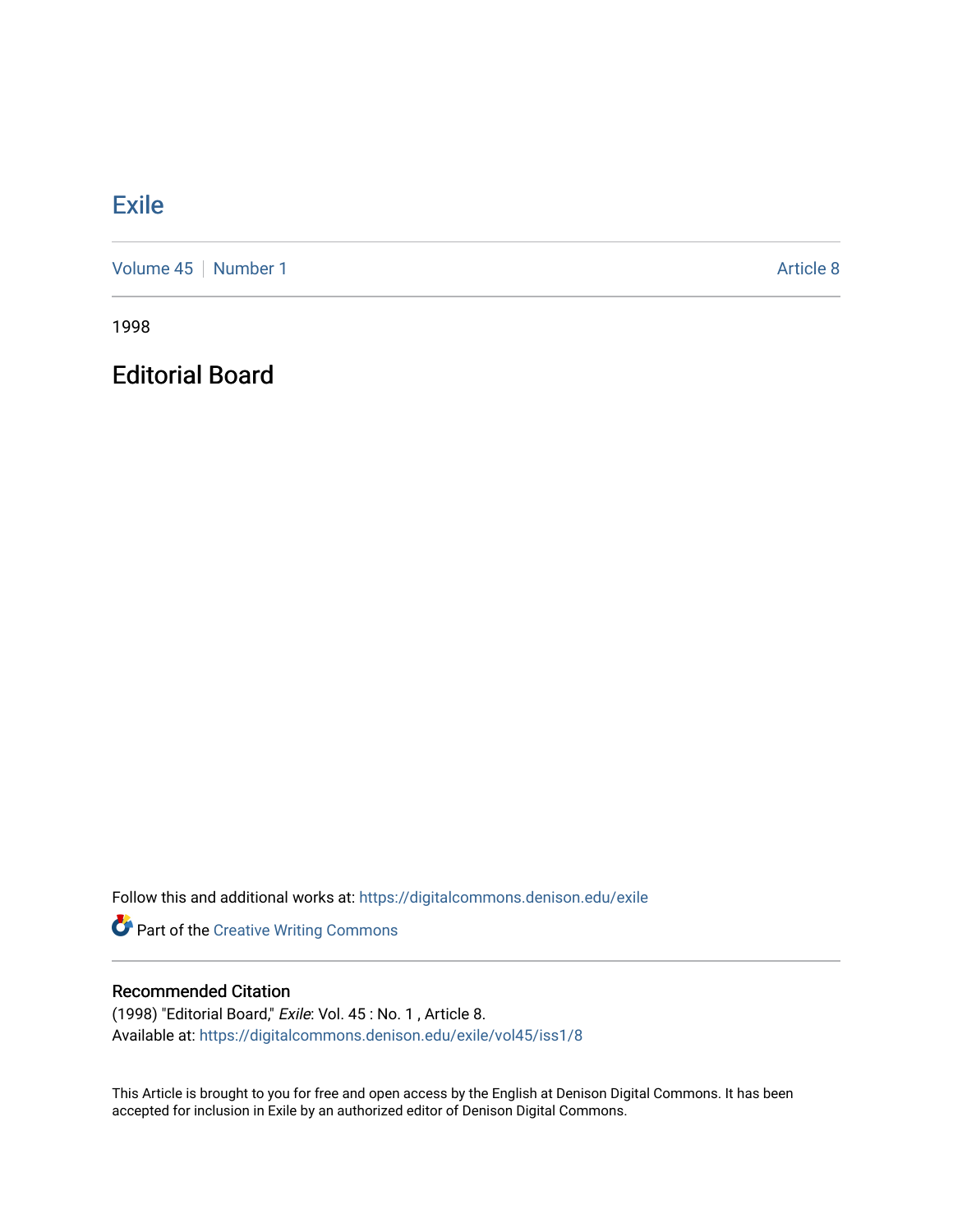## **Editorial Board**

All submissions are reviewed on an anonymous basis, and all editorial decisions are shared equally among the members of the Editorial Board.

> *Co-Editors-i11-Chief*  Hillary Campbell Alison Stine

*Faculty Advisor*  David Baker

*Art Board*  Camille Gammon-Hittelman, Editor Laura Barrett Jessica Buesching Rebecca Ripley

> *Poetry Board*  Bekah Taylor, Editor Kim Curry Darryl Dodman Cindy Helt Katie Kroner **K.** Moore Sean Routte Swathi Sridharan David Tomczyk Stephanie Vaccaro

### *Prose Board*

Paul Durica, Editor Hillary Campbell Matt Martz Katie Moore Stacey Smith Kalyn Wilson Abigail Marie Young